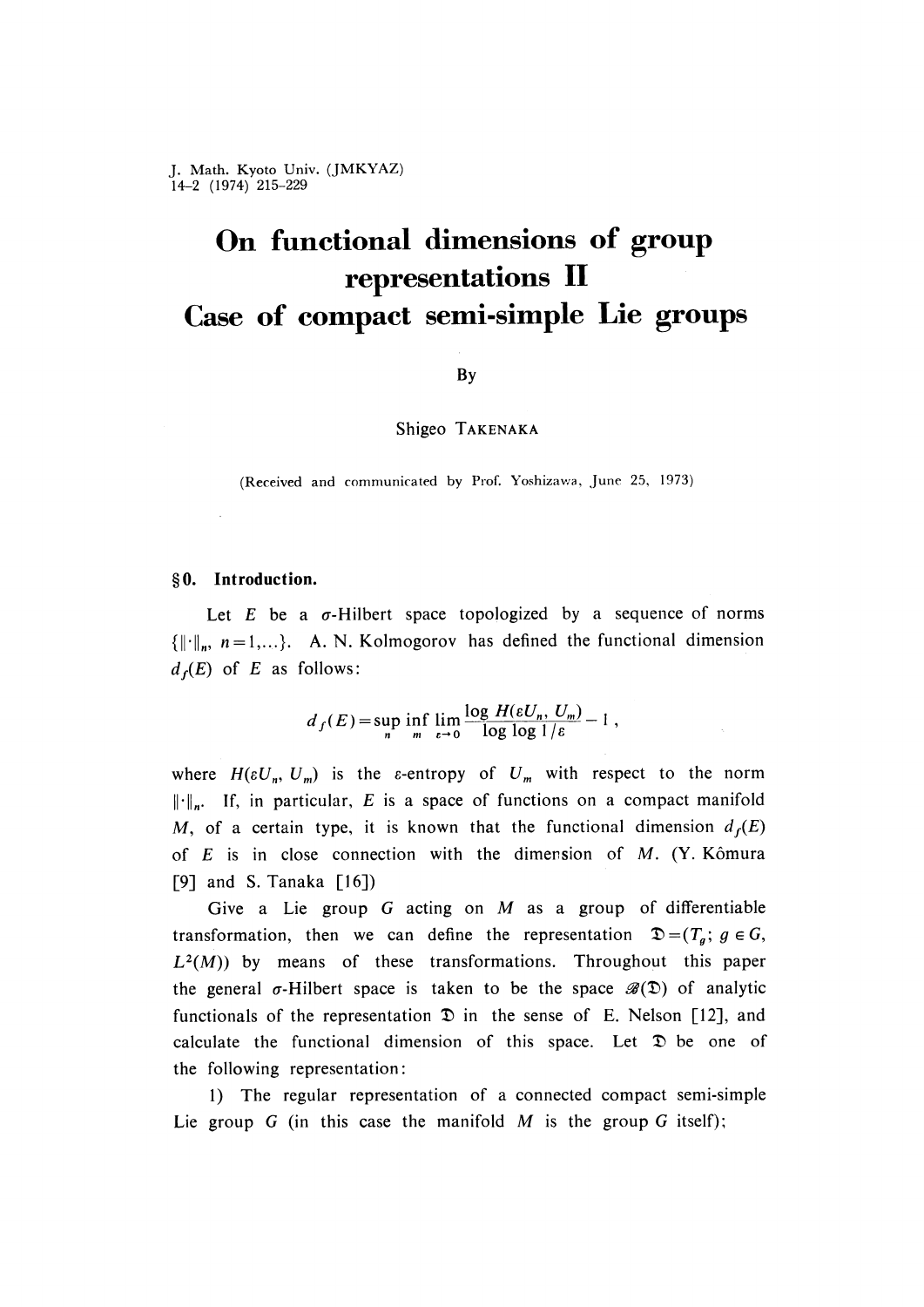2) The regular representation of the *n*-dimensional torus  $T<sup>n</sup>$ *(M* coincides with  $T^n$ )

3) The quasi-regular representation of  $SO(n)$  on the  $(n-1)$ -dimensional sphere  $S^{n-1}$ ;

4) The class 1 irreducible unitary representations of the group  $M(n)$  of *n*-dimensional Euclidean motions (in this case  $M = S^{n-1}$ )

In the above cases, we shall prove the following main theorem.

**Theorem.**  $d_f(\mathcal{B}(\mathfrak{D})) = \dim M$ .

To prove the theorem we shall proceed as follows: In §1 we shall discuss the functional dimension  $d_f(E)$ , in the case where the countable norms  $\|\cdot\|_n$  of *E* are defined as  $\|\cdot\|_n = \|A^{n}\cdot\|$  by using a positive definite operator *A*. In this case we can calculate  $d_f(E)$  with the help of the spectrum of the operator  $A$ . In § 2 and § 3 we shall consider the space  $\mathscr{B}(\mathfrak{D})$  of analytic functionals of a representation of Lie group and prove that  $\mathscr{B}(\mathfrak{D})$  is an example of the space *E* discussed in § 1. In § 4 we shall show that the operator  $A$  may be taken to be the Casimir operator  $\mathscr C$  for a compact semi-simple Lie group. In §5 we shall calculate the spectrum of the Casimir operator  $\mathscr G$  to prove the main theorem in the case of a compact semi-simple Lie group. The last section will be devoted to some other applications and to the proof of the theorem in the remaining cases.

A characterization of  $\mathscr{B}(\mathfrak{D})$  and Lemma 2 in this paper have also been given, independently of the present work, in a rescent work of K. Okamoto and others  $[5]$ , a part of which the author was able to know by private communication. The author expresses his thanks to the members of the Seminar on Probablity in Nagoya University and the members of the Seminar on Representations of Groups in Kyoto University, and especially to Professor H. Yoshizawa.

# **§ 1 . Preliminaries.**

Let  ${E_n, \| \cdot \|_n}, (n=1,...),$  be a sequence of Hilbert spaces which satisfies the following conditions

$$
E_n \supset E_{n+1} \quad \text{and} \quad \|\cdot\|_n \le \|\cdot\|_{n+1} \quad .
$$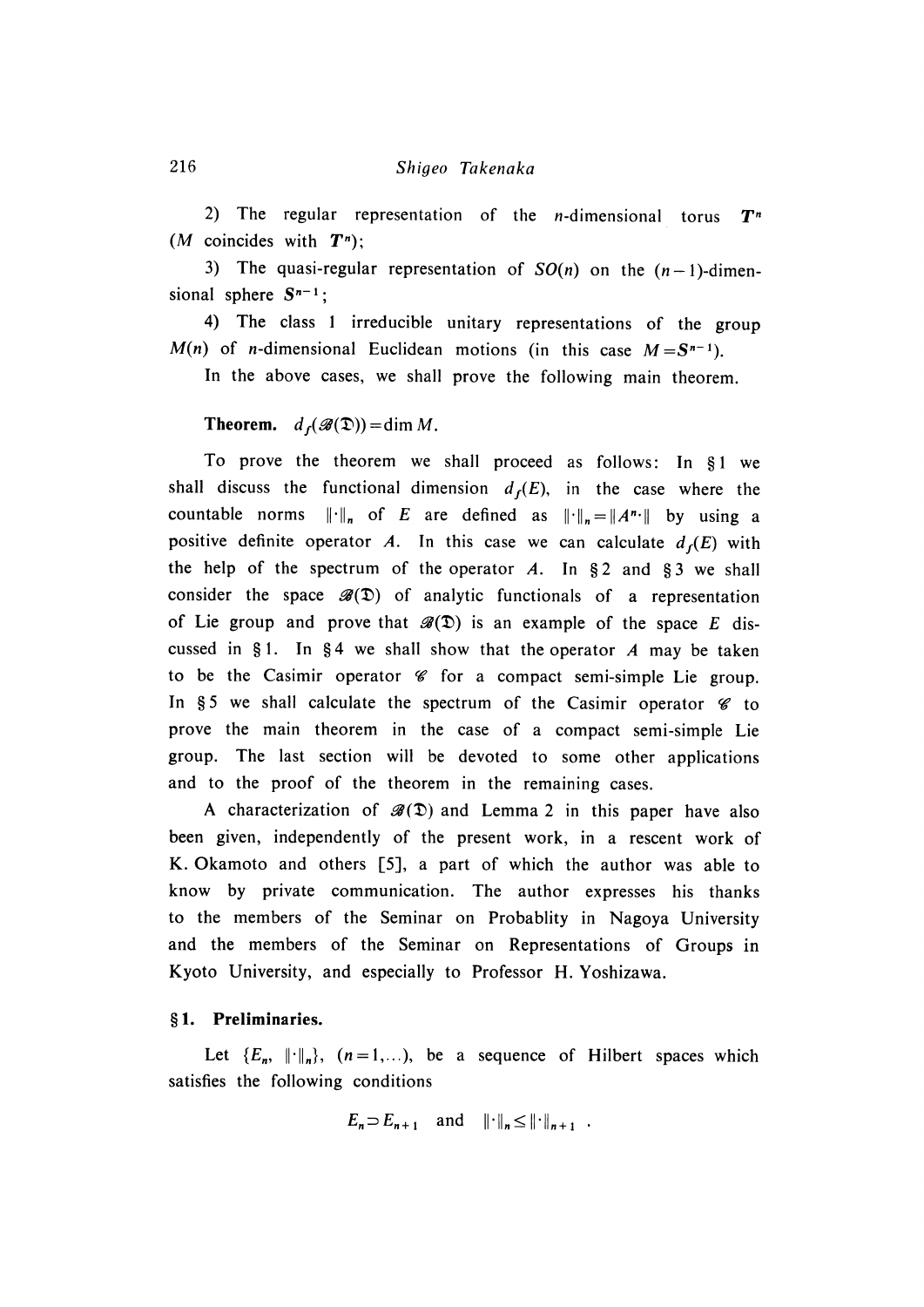Then we define the  $\sigma$ -Hilbert space E as the projective limit of the sequence,  $E = \lim_{n \to \infty} E_n$ . Now, let us introduce the functional dimension  $d_f(E)$  of *E* following A. N. Kolmogorov [8] and I. M. Gelfand [3]. Let  $U_n$  be the unit ball of  $E_n$  and

 $H(\varepsilon U_n, U_m) = \inf \{ \log_2(\sharp N) ; N \subset E_m, \forall x \in U_m, \exists y \in N, x \in y + \varepsilon U_n \}.$ 

**D efinition 1.** *W e call*

(1) 
$$
d_f(E) = \sup_n \inf_m \lim_{\varepsilon \to 0} \frac{\log_2 H(\varepsilon U_n, U_m)}{\log_2 \log_2 1/\varepsilon} - 1,
$$

*the functional dimension o f th e a-Hilbert space E.*

To calculate the functional dimension of *E*, we can avail ourselves of the following results. Assume that we are given a self-adjoint compact operator  $T$  on a Hilbert space  $\mathfrak{H}$ . Let  $S$  be the unit ball of  $\mathfrak{H}$  and *U* be the image of *S* by *T*,  $U = T(S)$ . Let  $m_T(t)$  be the number of eigenvalues of *T*, taking multiplicities into account, greater than  $1/t$ . Then we have the following theorem:

### **Theorem 1. (B.S. Mityagin [11] and S. Takenaka [14] )**

*If th e limit*

$$
\gamma = \lim_{\varepsilon \to 0} \frac{\log_2 H(\varepsilon S, U)}{\log_2 \log_2 1/\varepsilon} - 1
$$

*ex ists, then it holds that,*

$$
\log_2 m_T(t) = \gamma \log_2 \log_2 t + o(\log_2 \log_2 t).
$$

*The converse is also true.* 

Let  $T$  be a positive self-adjoint compact operator on a Hilbert space  $\tilde{p}$ . Define  $E_n = T^n \tilde{p}$  and the norm of  $E_n$  by the form  $||\cdot||_n =$  $T^{-n}$   $\|$ <sub> $\Phi$ </sub>. Then the sequence  $\{E_n, \|\cdot\|_n\}$  defines the  $\sigma$ -Hilbert space *E*. The functional dimension  $d_f(E)$  of *E* can be calculated from the spectrum of  $T$  as follows:

**Corollary 1.** Let  $m_{T^n}(t)$  be the function of eigenvalue distribution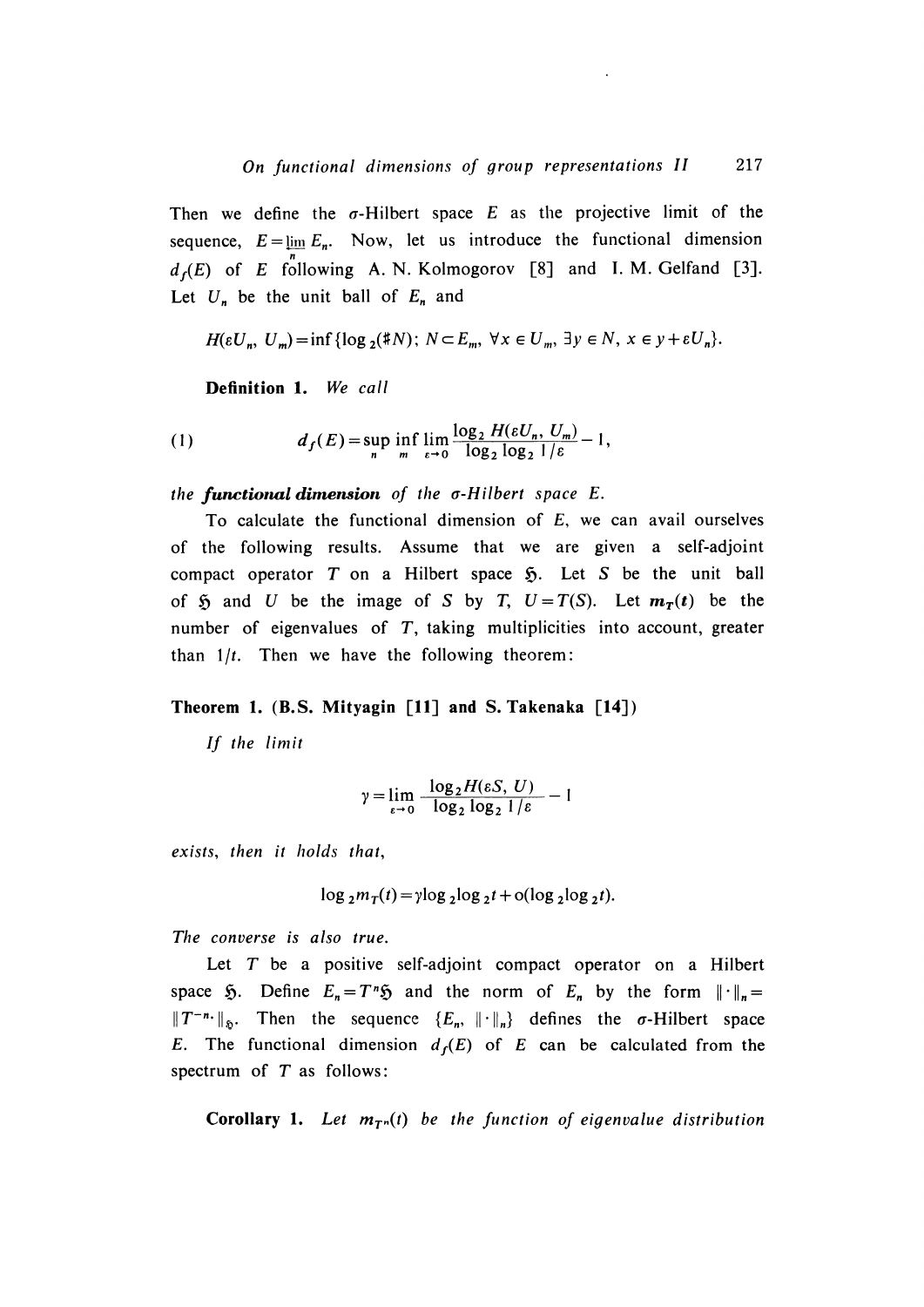*o f T <sup>n</sup> . If*

 $\lim_{n \to \infty} \log_2(m_{T^n}(t)) = \gamma \log_2 \log_2 t + o(\log_2 \log_2 t),$ 

*then*  $d_f(E) = \gamma$ .

#### **§ 2 . Analytic vectors o f representations.**

Let G be a real Lie group and g be its Lie algebra with a base  ${x_i; i = 1,..., d}$ . Let  $\mathfrak{D} = (T, \mathfrak{H})$  be an unitary representation of the group G and  $\partial T$  be the representation of g derived from the operators  ${T_a; g \in G}$ . Following E. Nelson [12] we define the analytic vectors of  $\mathfrak D$  as follows:

**Definition 2.** An element  $f$  of  $\mathfrak H$  is called an analytic vector *o f the representation I) if the condition*

$$
(2) \qquad \qquad \sum_{n=0}^{\infty} \sum_{\sigma \in G(n)} \left\| \frac{\prod_{i=1}^{n} t_{\sigma(i)} \partial T(X_{\sigma(i)})}{n!} f \right\| < \infty
$$

holds for all multi-index  $t = (t_1, t_2, ..., t_d)$  with  $|t_i| < t_0$  for some positive *constant*  $t_0$ *, where*  $G(n)$  *denote the totality of mappings from*  $\{1,..., n\}$ *into { 1,...,* d}.

Set

(3) 
$$
\Delta = - \sum_{i=1}^{d} (\partial T(X_i))^2 \quad \text{and} \quad A = \sqrt{1 + \Delta}.
$$

Then, using the method of analytic domination, E. Nelson  $\lceil 12 \rceil$  and R. Goodman [4] have obtained the following theorem:

**Theorem 2 .** *A n elem ent f of is an analy tic v ector if an d only if the condition*

$$
(4) \qquad \qquad \sum_{n=0}^{\infty} \left\| \frac{t^n A^n}{n!} f \right\| < \infty
$$

*holds f o r all positiv e t less than som e positiv e constant t <sup>o</sup> .*

Let  $B$  be a positive self-adjoint operator acting on the Hilbert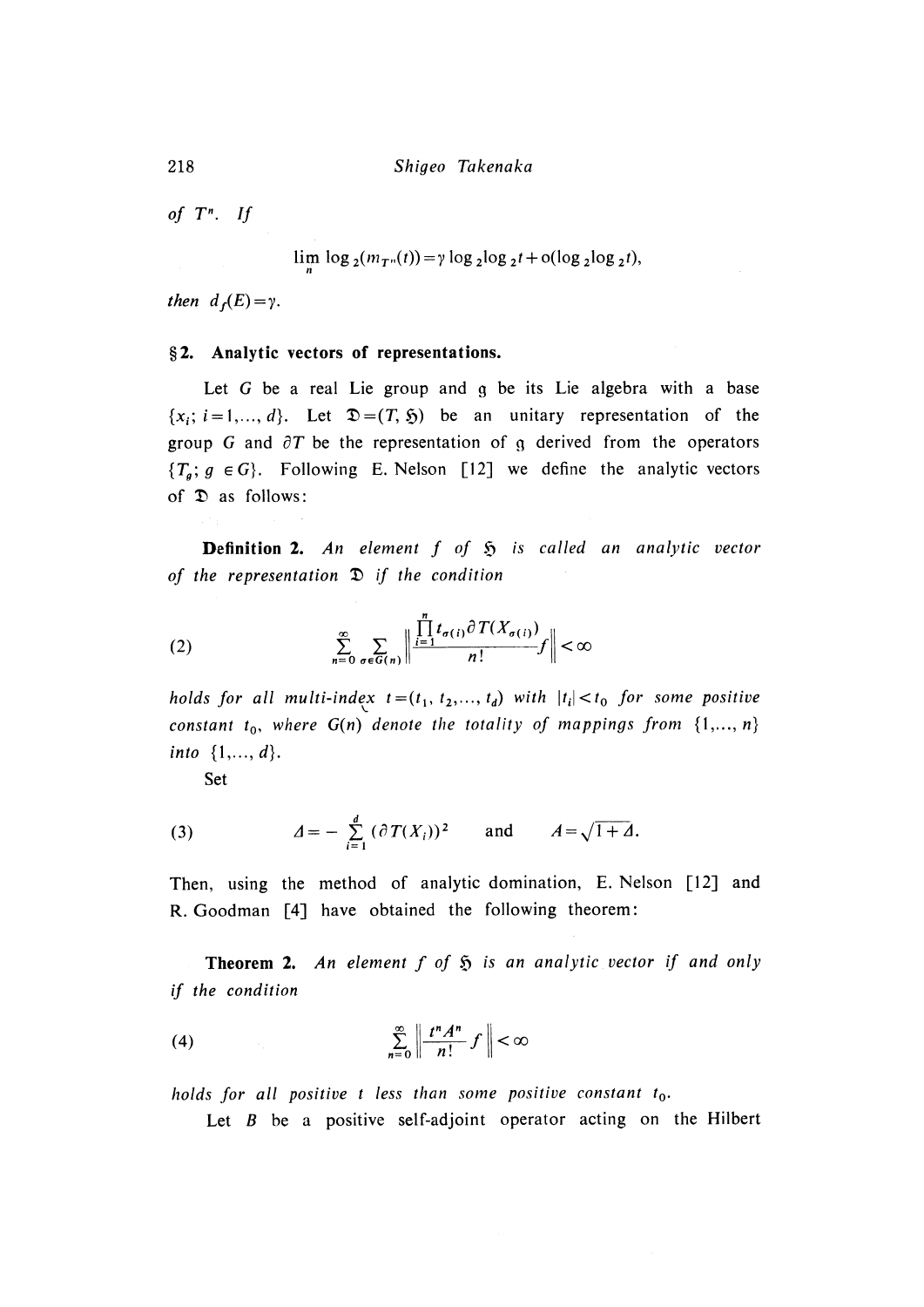space  $\mathcal{H}$ . Then we shall define two kinds of exponentials of *B* as follows :

### **Definition 3.**

(4) 1)  $\exp(tB) = \sum_{n=0}^{\infty} \frac{t^n B^n}{n!}$ 

$$
D(\mathrm{Exp}(tB)) \equiv \left\{ f \in \mathcal{H} : \sum_{n=0}^{\infty} \left\| \frac{t^n B^n}{n!} f \right\|_{\mathcal{H}} < \infty \right\} ;
$$

(5)  $e^{tB} \equiv \int_0^1 e^{tA} dE_\lambda$ 

$$
D(e^{tB}) \equiv \left\{ f \in \mathscr{H}; \int_0^\infty e^{2(\Re\epsilon t)} d(E_\lambda f, f) < \infty \right\},\,
$$

*where*  ${E_\lambda; \lambda \leq 0}$  *is the system of projections in the spectral decomposition o f th e operator B.*

From the definitions it is easily seen that

(6) 
$$
D(\text{Exp}(tB)) \subset D(e^{tB}).
$$

Here arises a question asking whether the converse inclusion holds. To discuss the problem we prepare the following two lemmas:

**Lemma 1.** An element  $f$  of  $\mathcal{H}$  belongs to the domain  $D(\text{Exp}(t_0B))$ for  $t_0 \neq 0$ , if and only if there exist positive constants M and C *such that*

 $||B^n f|| \leq CM^n n!$ . ( 7 )

**Proof.** Let f be in  $D(\text{Exp}(t_0B))$  and let g be in  $\mathcal{H}$ . Then the function  $(\text{Exp}(t) f, g)$  of t is holomorphic in the disk  $\mathcal{D}_{t_0} = \{t \in \mathbb{C},$  $|t| < t_0$ . Therefore,  $F_f(t) = \text{Exp}(t) f$  is a  $\mathcal{H}$ -valued holomorphic function in the disk  $\mathscr{D}_{t_0}$ . Thus we can apply the Cauchy's estimation of the coefficients to prove the only if part. The if part is clear. **Q.E.D.**

**Lemma 2 . (Fundamental lemma).** *I f f b e lo n g s to t h e domain*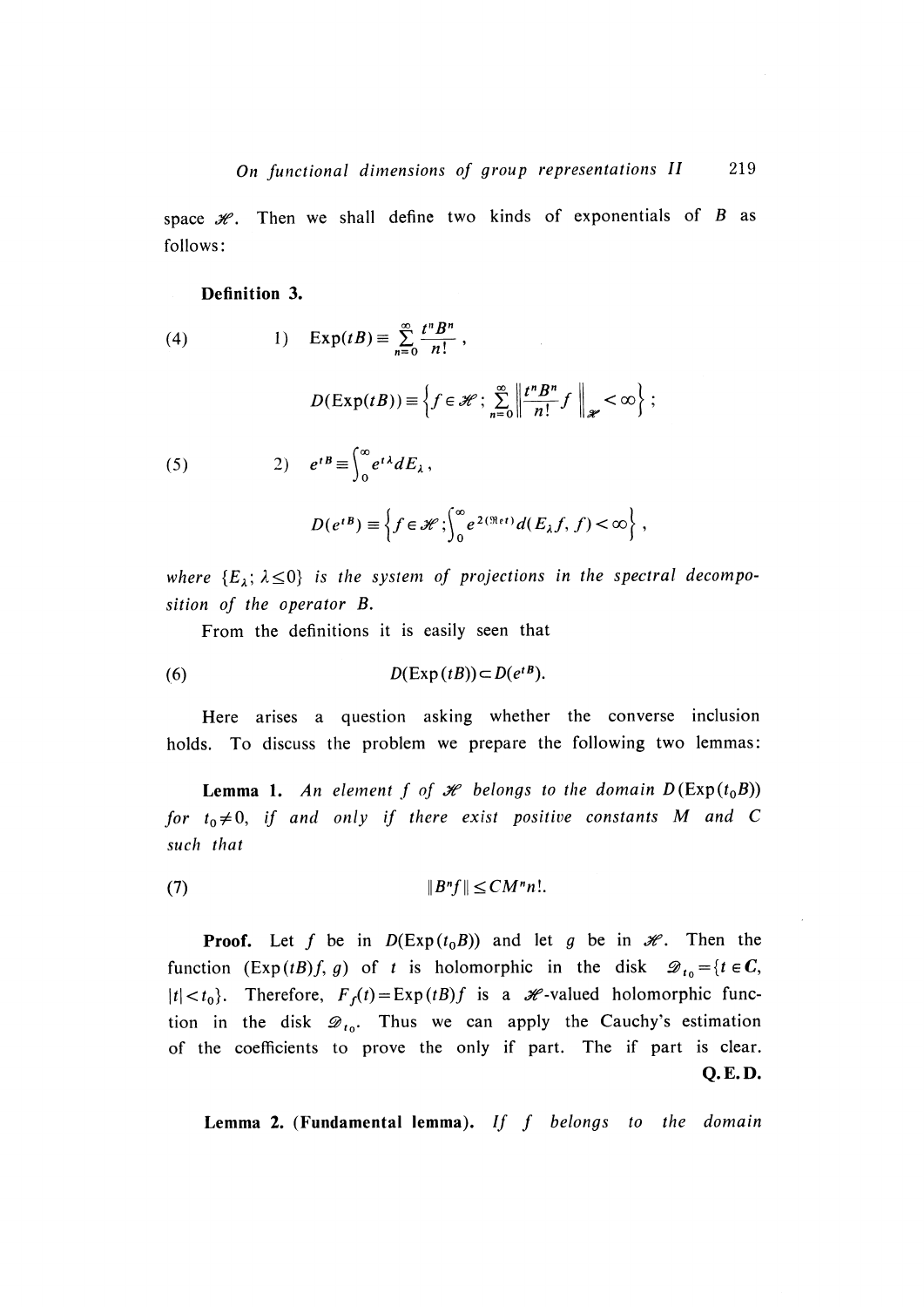*D*( $e^{t_0B}$ ), for some positive constant  $t_0$  then f belongs to the domain *D*(Exp(*tB*)) *for all t in the disk*  $\mathcal{D}_{t_0}$ .

**Proof.** Since f belongs to  $D(e^{t_0 B})$ , we can define the function  $F_f(t) = e^{tB}f$  in the disk  $\mathcal{D}_{t_0}$ . By Lemma 1, to prove our lemma it is enough to show that  $F_f(t)$  is holomorphic in  $\mathcal{D}_{t_0}$ . Take *t* and *t'* in  $\mathcal{D}_{t_0}$  such  $\Re$ e (*t*)  $\geq \Re$ e (*t'*). Then, we have following estimation;

$$
||F_f(t) - F_f(t')||^2 = \int_0^\infty |e^{t\lambda} - e^{t'\lambda}|^2 d(E_\lambda f, f)
$$
  
\n
$$
\leq \int_0^\infty e^{2|t|\lambda|} |1 - e^{-(t-t')\lambda}|^2 d(E_\lambda f, f)
$$
  
\n
$$
\leq \int_0^\infty e^{2|t|\lambda} (1 + |e^{-2(t-t')\lambda}| - 2\Re(e^{-2(t-t')\lambda})) d(E_\lambda f, f)
$$
  
\n
$$
\leq 4 \int_0^\infty e^{2|t|\lambda} d(E_\lambda f, f) = 4 ||e^{tB}f||^2 < \infty.
$$

Therefore by Lebesgue's theorem,  $||F_f(t) - F_f(t')|| \rightarrow 0$  as  $|t - t'| \rightarrow 0$ . That is,  $F_f(t)$  is a continuous function. Let  $\mathcal{C}_t$  be a circle included in  $\mathcal{D}_{t_0}$  with center *t* and put

$$
I_f(t) = \frac{1}{2\pi i} \oint_{\mathscr{C}_t} \frac{F_f(z)}{t - z} dz.
$$

For the any element *g* of  $\mathcal{H}$ , we consider the inner product  $(I_f(t), g)$ :

$$
\begin{aligned} |(I_f(t), g)| &= \frac{1}{2\pi} \left| \oint_{\mathscr{C}_t} \int_0^\infty e^{z\lambda} d(E_\lambda f, g) \frac{dz}{t - z} \right| \\ &\le \frac{1}{2\pi} \left| \oint_{\mathscr{C}_t} \int_0^\infty e^{t \alpha \lambda} d(E_\lambda f, g) \frac{dz}{t - z} \right| \\ &\le \|F_f(t_0)\| \cdot \|g\| \, . \end{aligned}
$$

Therefore, by Fubini's theorem, we can exchange the order of integrations:

$$
(I_f(t), g) = \int_0^\infty \left[ \frac{1}{2\pi i} \oint_{\varphi_t} \frac{e^{z\lambda}}{t - z} dz \right] d(E_\lambda f, g)
$$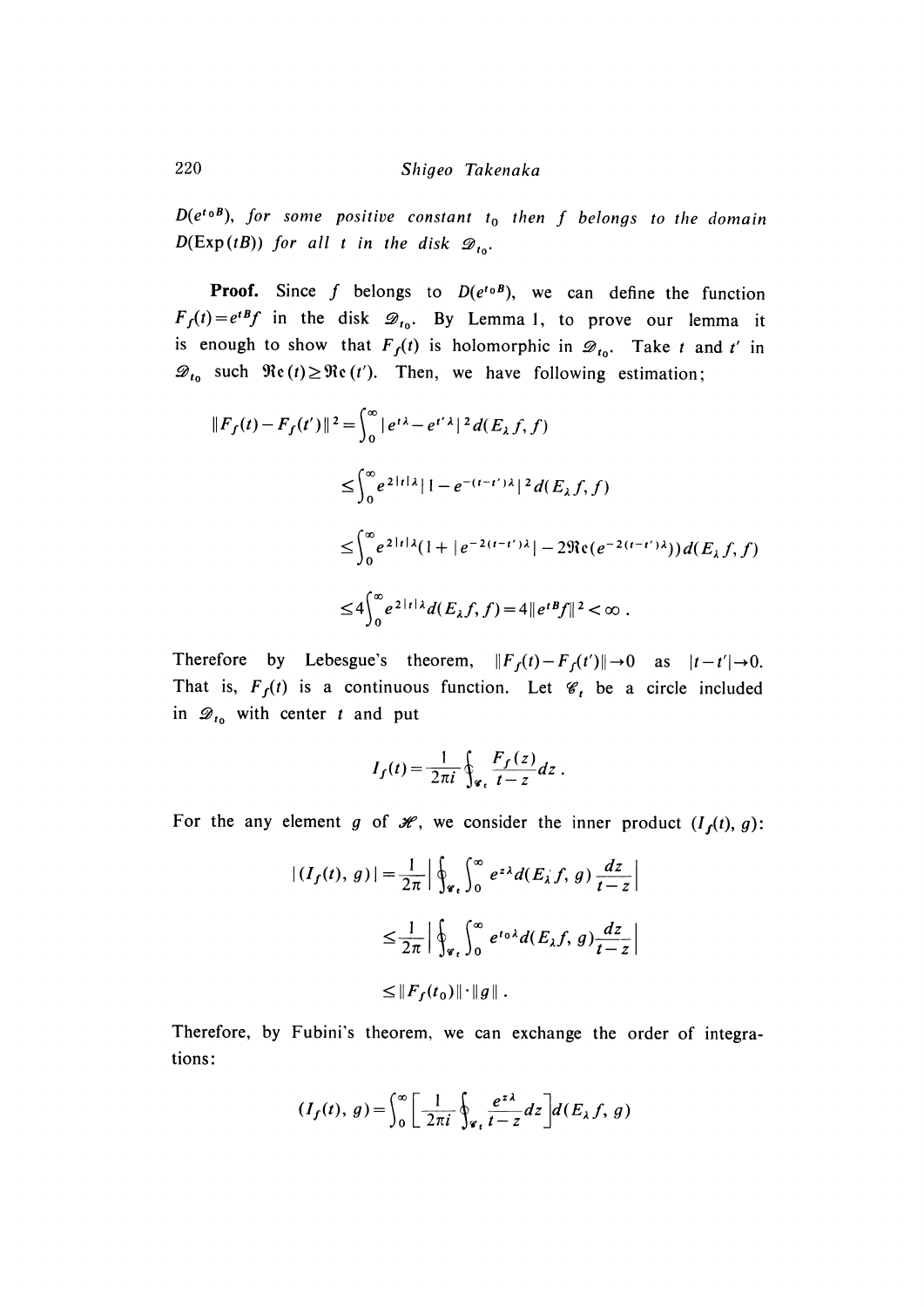*On f unctional dim ensions of group representations II* 221

$$
= \int_0^\infty e^{t\lambda} d(E_\lambda f, g) = (F_f(t), g).
$$

This shows the analyticity of  $F_f(t)$ . **Q.E.D.** 

### §3.  $\sigma$ *-norms* of the space of analytic vectors.

We introduce norms  $\|\cdot\|_{E(t)}$  and  $\|\cdot\|_{e^{tB}}$  on the spaces  $D(\text{Exp}(tB))$ and  $D(e^{tB})$  respectively, for a given positive self-adjoint operator *B*.

# **Definition 4.**

(8) 
$$
1) \|f\|_{E(t)} \equiv \sum_{n=0}^{\infty} \left\| \frac{t^n B^n}{n!} f \right\|_{\mathscr{H}}, \quad \text{for } f \in D(\text{Exp}(tB));
$$

(9) 
$$
\|f\|_{e^{tB}} \equiv \|e^{tB}f\|_{\mathscr{H}}, \quad \text{for } f \in D(e^{tB}).
$$

With those norms  $D(\text{Exp}(tB))$ ,  $D(e^{tB})$  become a Banach space and a Hilbert space respectively.

**Proposition 1.** For any positive t and t' such that  $t' < t$ , the in*clusions.*

(10) 
$$
D(\text{Exp}(tB)) \subset D(e^{tB}) \subset D(\text{Exp}(t'B))
$$

*are continuous w ith respect to th e norm s* (8 ) *an d* (9).

**Proof.** The continuity of the first injection is clear, so we shall prove the continuity of the second one only. Let  $f$  be in  $D(e^{tB})$ , by the analyticity of  $e^{tB}f$  (see Lemma 2) we have

$$
\left\|\frac{B^n}{n!}f\right\|\leq \frac{\|f\|_{e^{tB}}}{t^n}.
$$

Therefore,

$$
||f||_{E(t')} \leq ||f||_{e^{tB}} \sum_{n=0}^{\infty} \left(\frac{t'}{t}\right)^n = \left(\frac{t}{t-t'}\right) ||f||_{e^{tB}}.
$$

**Q. E. D.**

Now we define two spaces of (real-) analytic vectors as follows: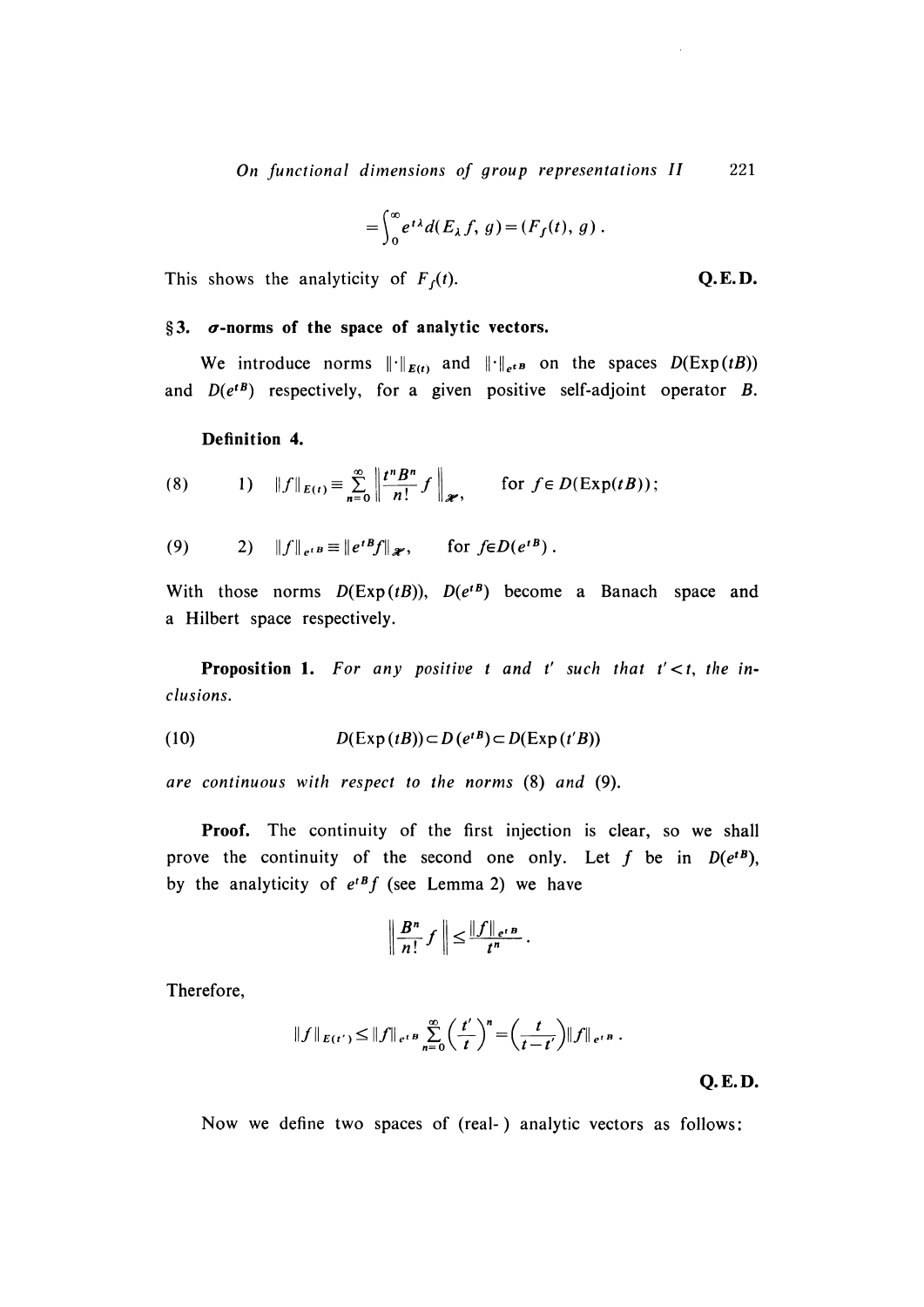**Definition 4.**

(11) 1) 
$$
\mathfrak{H}^{\omega} = \lim_{t \to 0} D(\text{Exp}(tB));
$$

(12) 2)  $\mathfrak{H}^{\prime\,0} = \lim_{t \downarrow 0} D(e^{tB})$ .

**The** topologies of these spaces are the inductive limit topologies derived from the norms  $(8)$  and  $(9)$ . Thus these spaces are dual-Fréchet spaces.

The set theoretical equation  $\mathfrak{H}^{\omega} = \mathfrak{H}^{\omega}$  is derived from (10) and Lemma 2. Furtheremore by Proposition 1 we know that  $5^{\omega} = 5'^{\omega}$  as linear topological spaces. Thus we have

**Theorem 3.**  $\mathfrak{H}^{\omega}$  *is isomorphic to*  $\mathfrak{H}^{\prime\omega}$ .

Our purpose of this section is to define the spaces by which we can consider the "size" of the group representations. By Theorem 2 we know the spaces of analytic vectors in the sense of Nelson is equal to  $\mathfrak{H}^{\omega}$  with respect to the positive self-adjoint operator  $A =$  $\sqrt{1 + \Delta}$  (see (3)). Then we can take the space  $\mathfrak{H}^{\omega}$  as a candidate to measure the "size". By Theorem 3 we know the dual- $\sigma$ -Hilbert structure of  $\mathfrak{H}^{\omega}$ . (see I. M. Gelfand [3]) Since the functional dimension is defined only to the  $\sigma$ -Hilbert spaces, we will take the dual space  $\mathfrak{H}^{\omega*}$  of  $\mathfrak{H}^{\omega}$  and calculate its functional dimension  $d_f(\mathfrak{H}^{\omega*})$ . The  $\sigma$ -Hilbert structure of the space  $5^{\omega*}$  is derived from the projective limit of norms  $\{\|e^{-tA}(\cdot)\|_{\mathfrak{D}}; t>0\}$ . And the space  $\mathfrak{H}^{\omega*}$  seems to play a certain role in the theory of group representations. (S. Helgason [7] and K. Okamoto and others  $[5]$ ]

#### **§4. Analytic vectors on a compact semi-simple lie group.**

Let *G* be a compact semi-simple Lie group and  $\mathfrak{D}_r = (T, L^2(G))$ be the regular representation of G. We denote the space of analytic vectors  $\mathfrak{H}^{\omega}$  of  $\mathfrak{D}$ , by  $\mathscr{A}(G)$  and the space of analytic functionals  $\mathfrak{H}^{\omega*}$  by  $\mathscr{B}(G)$ . The space  $\mathscr{B}(G)$  may be called the space of Hyperfunctions on the group *G*. In this section we characterized the spaces  $\mathcal{A}(G)$  and  $\mathscr{B}(G)$  by the spectrum of the Casimir operator of *G*.

Let g be the Lie algebra of G and  $\{X_i; i=1,\ldots,d\}$  be a base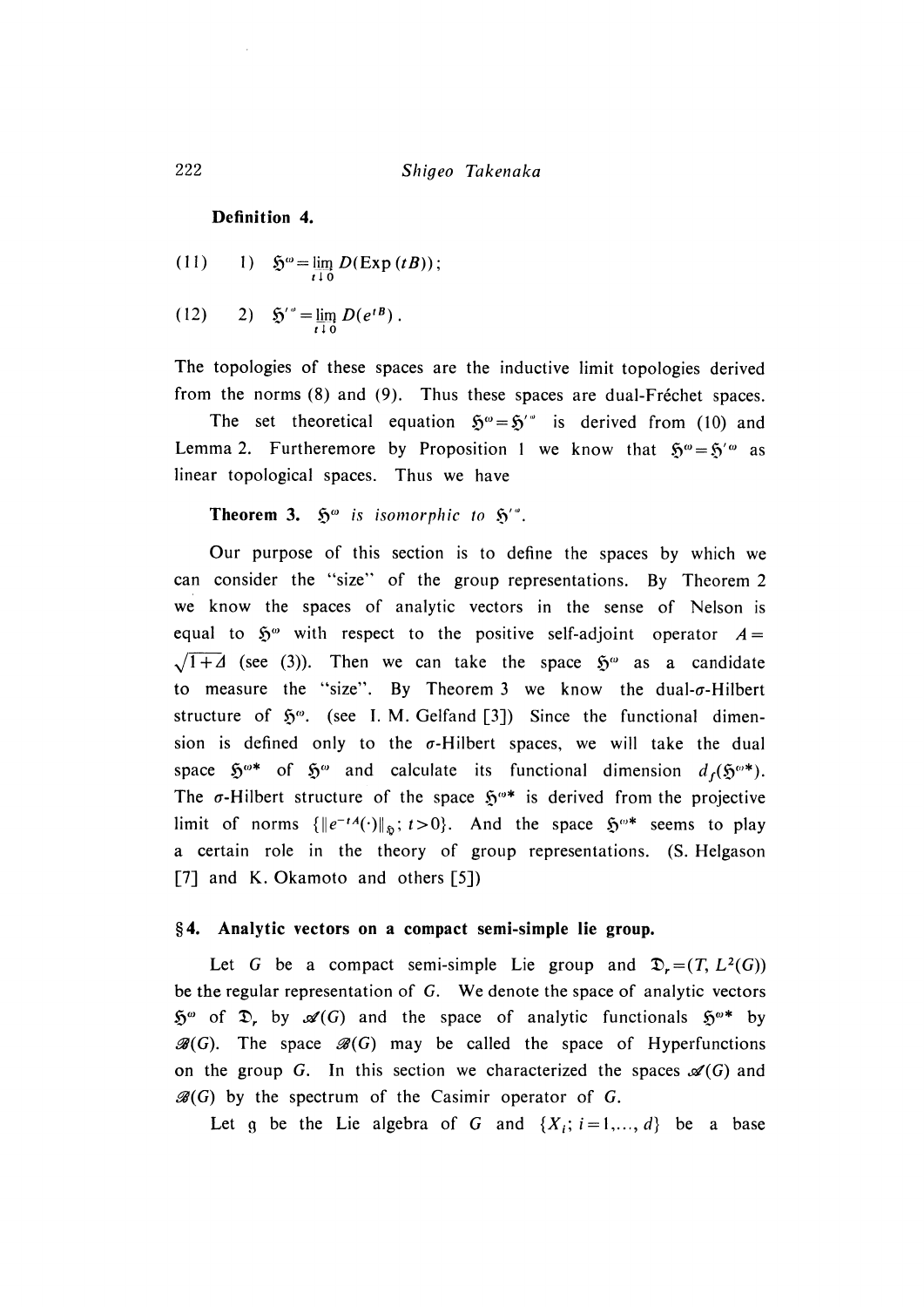of this algebra. Then following lemma holds:

**Lemma 3.** *I n the case o f the regular representation of a compact* semi-simple Lie group, the operator defined in §1, (3) can be taken *as the Casim ir operator W .*

**Proof.** Using the base  $\{X_i\}$ , the Killing form  $(\cdot, \cdot)$  can be realized by a symmetric matrix M as  $(X, Y) = XM'Y$ . Since G is semi-simple,  $M$  is negative-definite and nondegenerate, and so is the inverse matrix  $M^{-1}$ . And the Casimir operator can be expressed by the following form:

(13) 
$$
\mathscr{C} = (\partial T(X_1), \ldots, \partial T(X_d))M^{-1}(\partial T(X_1), \ldots, \partial T(X_d)).
$$

Let  $a_{ij}$  be the *i*, *j* element of  $-M^{-1}$ . As we have  $-X_1M^{-1}X_1 =$  $a_{11} > 0$ , so for  $\partial T(X) = (x_1 \partial T(X_1), \dots, x_d \partial T(X_d))$ ,

$$
-XM'X = \sum_{i,j}^{d} a_{ij}x_ix_j\partial T(X_i)\partial T(X_j)
$$
  
\n
$$
= a_{11}x_1^2\partial T(X_1)^2 + \sum_{i=2}^{d} (a_{ij}x_ix_i)\partial T(X_i)\partial T(X_i)
$$
  
\n
$$
+ \partial T(X_i)\partial T(X_1)\} + P_1
$$
  
\n
$$
= a_{11}\{x_1\partial T(X_1)^2 + \sum_{i=1}^{d} (a_{i1}/a_{11})x_i\partial T(X_i)\}^2 + P_2
$$
  
\n
$$
= Y_1^2 + P_2,
$$

where  $P_1$  and  $P_2$  are polynomials of variables  $X_2, ..., X_d$  and  $Y_1 =$  $\sum_{i=1}^{d} (a_{i1}/\sqrt{a_{11}})X_i$ . Since  $M^{-1}$  is negative-definite nondegenerate,  $P_2$ is a nondegenerate positive-definite Quadratic form. Thus by induction, there exists a new base  $\{Y_i; i = 1, ..., d\}$ , and

$$
-\mathscr{C}=\sum_{i=1}^d\partial T(Y_i)^2.
$$
 Q.E.D.

Corollary 1 shows that in order to calculate  $d_f(\mathscr{B}(G))$  it is enough to know the spectrum of  $\mathscr{C}$ .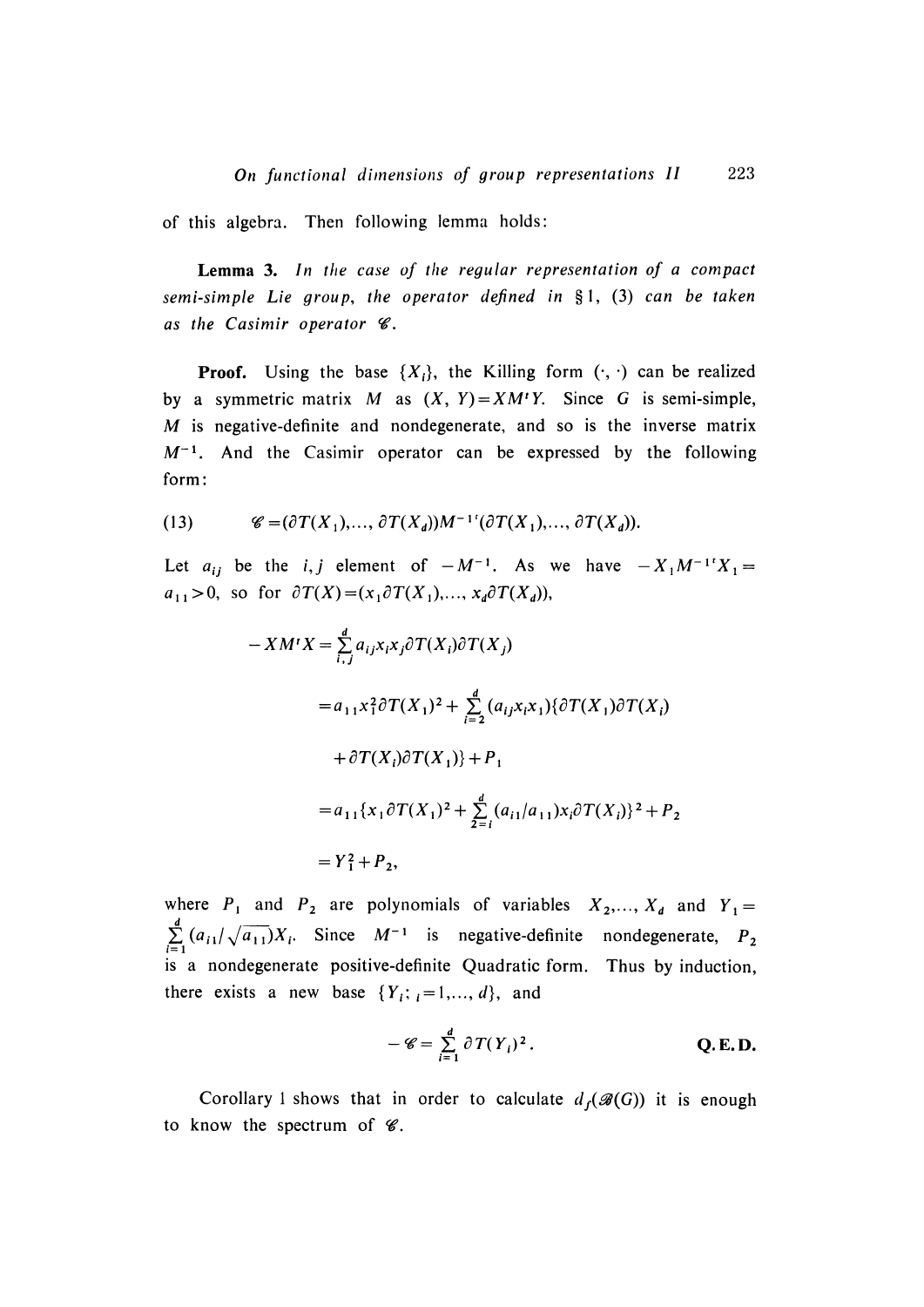# §5. Spectrum of  $\mathscr{C}$  and  $d_f(\mathscr{B}(G))$ .

In this section we shall prove the following theorem:

**Theorem 4.** *L e t G b e a connected compact semi-simple Lie group and*  $\mathscr{B}(G)$  *be the space of analytic functionals on G. Then,* 

$$
d_f(\mathcal{B}(G)) = \dim G.
$$

In §4, we have obtained the  $\sigma$ -Hilbert structure of  $\mathcal{B}(G)$  by the Casimir operator  $\mathscr{C}$ . The theory of representations of compact connected semi-simple Lie groups tells us about the spectrum of the Casimir operator  $\mathscr C$ . In what follows we shall count the eigenvalues of  $\mathscr C$ of the given Lie group G, and we prove our theorem in 2 steps.

Step I. Compact connected simply connected semi-simple Lie group G. Let h be the Cartan subalgebra of the Lie algebra g of *G*, and  $\mathfrak{h}_c$ ,  $\mathfrak{g}_c$  be the complexification of  $\mathfrak{h}$ ,  $\mathfrak{g}$ . Let  $\alpha_1, \ldots, \alpha_k$ be a system of positive roots of  $g_c$  with respect to  $f_c$ . Set dim  $f_c = l$ , we take  $\alpha_1, \ldots, \alpha_l$  a system of simple roots. Let  $\lambda_1, \ldots, \lambda_l$  be a dual base of  $\alpha_1, \ldots, \alpha_l$  with respect to the Killing form  $(\cdot, \cdot)$ , that is,

(14) 
$$
2(\lambda_i, \alpha_j) / (\alpha_j, \alpha_j) = \delta_{ij}
$$

The set  $\Lambda$  of all the highest weight is defined as that

(15) 
$$
\Lambda = \{m_1\lambda_1 + \cdots + m_l\lambda_l; m_i \text{ is a non-negative integer}\} - \{0\}.
$$

Then we can get all eigenvalues of  $\mathscr{C}$  from *A* as follows: Let  $e(\lambda)$ and  $d(\lambda)$  be the eigenvalue and its multiplicity. Then,

(16) 
$$
e(\lambda) = -(\lambda + 2\delta, \lambda),
$$

(17) 
$$
d(\lambda) = (\prod_{i=1}^k (\lambda + \delta, \alpha_i)/(\delta, \alpha_i))^2,
$$

 $\delta$ 

where

$$
=\frac{1}{2}\sum_{i=1}^k\alpha_i.
$$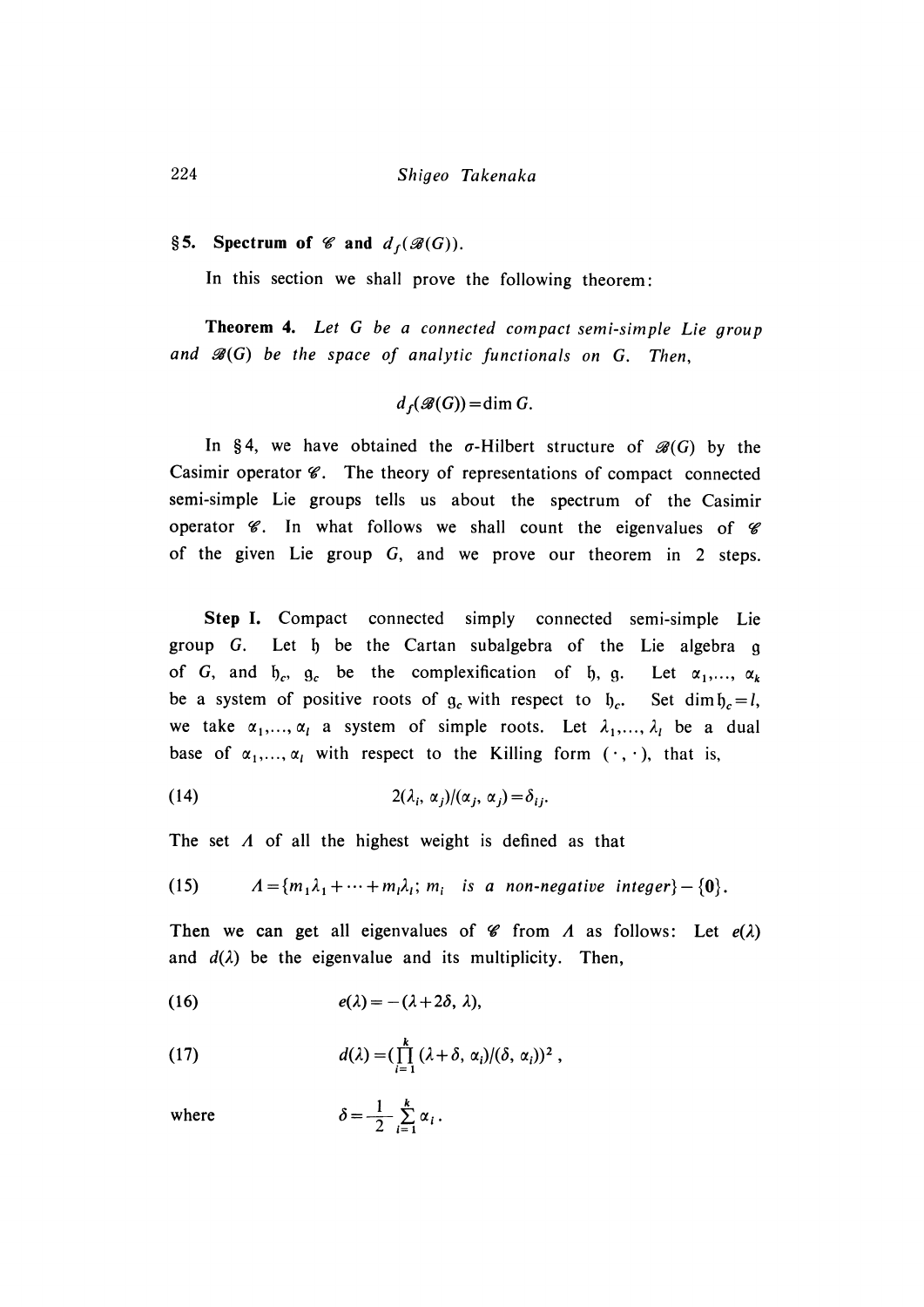$1^\circ$ ) To simplify the following calculations we introduce some notations. For monotonically increasing positive functions  $f(x)$  and  $g(x)$ , we write

$$
f \ge g
$$
, if  $g(x) = o(f(x))$  and  
 $f \ge g$ , if  $f \ge g$  and  $f \le g$ .

Now we set

(18) 
$$
b(t) = \#\{\lambda \in \Delta \,;\, (\lambda + 2\delta, \lambda) + 1 < t^2\},
$$

(the symbol  $\#$  denotes the cardinality of a set). Then we have

$$
(19) \t\t b(t)\big\langle t^l.
$$

In fact

$$
(\lambda+2\delta, \lambda)=\sum_{i,j=1}^d m_i m_j(\lambda_i, \lambda_j)+\sum_{i=1}^d m_i(\lambda_i, 2\delta),
$$

where  $\lambda = m_1 \lambda_1 + \cdots + m_l \lambda_l$ . We can have

$$
(\lambda, \lambda) \le \max_{i,j} \{ (\lambda_i, \lambda_j) \} \sum_{i,j}^{d} m_i m_j = S_1 (\sum_{i=1}^{d} m_i)^2 \le d S_1 (\sum_{i=1}^{d} m_i^2)
$$

for some positive constant  $S_1$ . Let  $K = \inf d^2(\lambda, X_i)$ , where  $X_i$  is the linear space spaned by  $\{\lambda_1, \lambda_2, ..., \lambda_{i-1}, \lambda_{i+1}, ..., \lambda_l\}$  and let  $d^2(\lambda, X_i)$  $=$  inf  $(\lambda + \mu, \lambda + \mu)$ . Since  $\{\lambda_i\}$  is linearly independent system, *K* has to be positive. Then  $(\lambda, \lambda) \ge (max m_i^2)k$ . Therefore there exist two positive constants  $S_2$  and  $S_3$  such that

(20) 
$$
S_2 \max_i m_i^2 \le (\lambda + 2\delta, \lambda) + 1 \le S_3 \sum_{i=1}^d m_i^2.
$$

Set

(21) 
$$
a(t) = \#\{\lambda \in \Lambda; S_3 \sum_{i=1}^d m_i^2 \le t^2\} \text{ and}
$$

(22) 
$$
c(t) = \#\{\lambda \in \Lambda : S_2 \max_i m_i^2 \le t^2\}.
$$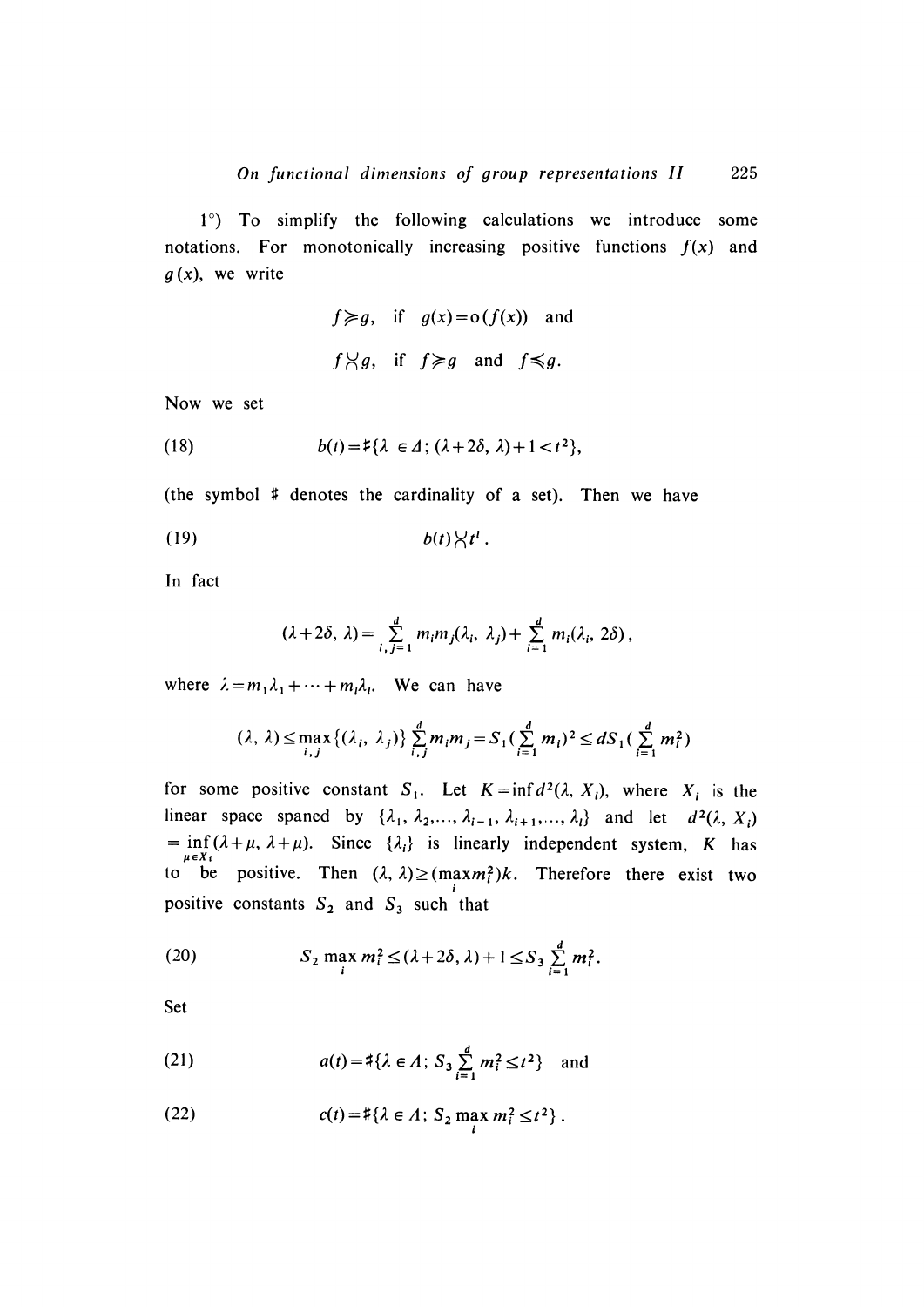Then it is easy to see that  $a(t) \leq b(t) \leq c(t)$  and  $a(t) \leq c(t) \leq t^t$ . Hence we have  $(19)$ .

2°) Let *n(t)* be the number of eigenvalues  $A = \sqrt{-\mathcal{C}+1}$  (see (3)) being less that *t* taking multiplicities into account, then

$$
n(t) \bigvee t^{2k+1}.
$$

In fact, let

$$
A_t = \left\{ \lambda \in A : \frac{t^2}{2l} \le S_3 m_i^2 \le \frac{t^2}{l} \right\}.
$$

Then by the same way as in 1°), we have  $#A_t \times t^l$ . For any element *A in A,*

$$
d(\lambda) = \prod_{1}^{k} \left( \sum_{j} m_{j} \lambda_{j} + \delta, \alpha_{i} \right)^{2} / (\delta, \alpha_{i})^{2}
$$
  

$$
\geq S_{4} \frac{t^{2k}}{(2l)} k \prod_{i=1}^{k} (\lambda_{1} + \dots + \lambda_{i}, \alpha_{j})^{2}
$$
  

$$
= S_{5} t^{2k}
$$

where  $S_4$  and  $S_5$  are some positive constants. This proves that  $n(t) \geq$  $t^{2k+1}$ . The upper estimation of  $n(t)$  is easily obtained. Thus, we have (23).

3°) Compare two norms  $\|\cdot\|_{-\sigma}$  and  $\|\cdot\|_{-\sigma'}$  introduced in  $\mathscr{B}(G)$ for  $\sigma' > \sigma > 0$ . We know that  $e^{(\sigma' - \sigma)A}$  is the injection from the space  $(\mathscr{B}(G), \| \cdot \|_{-\sigma})$  into the space  $(\mathscr{B}(G), \| \cdot \|_{-\sigma})$ . Hence  $m(t)$  in Theorem 1 is estimated as

(23') 
$$
n(\log_2 t) = m(t) \bigvee (\log_2 t)^{2k+1}.
$$

Here  $2k + l$  is the dimension of G. With this and Corollary 1, we have

(24) 
$$
d_f(\mathscr{B}(G)) = 2k + l = \dim G.
$$

Step II. Compact connected semi-simple Lie group  $G$ . Let  $\tilde{G}$ be the universal covering group of G. Then there exists a finite subgroup Z of the center of G such that  $\tilde{G}/Z = G$ . Let  $\tilde{H}$  and H be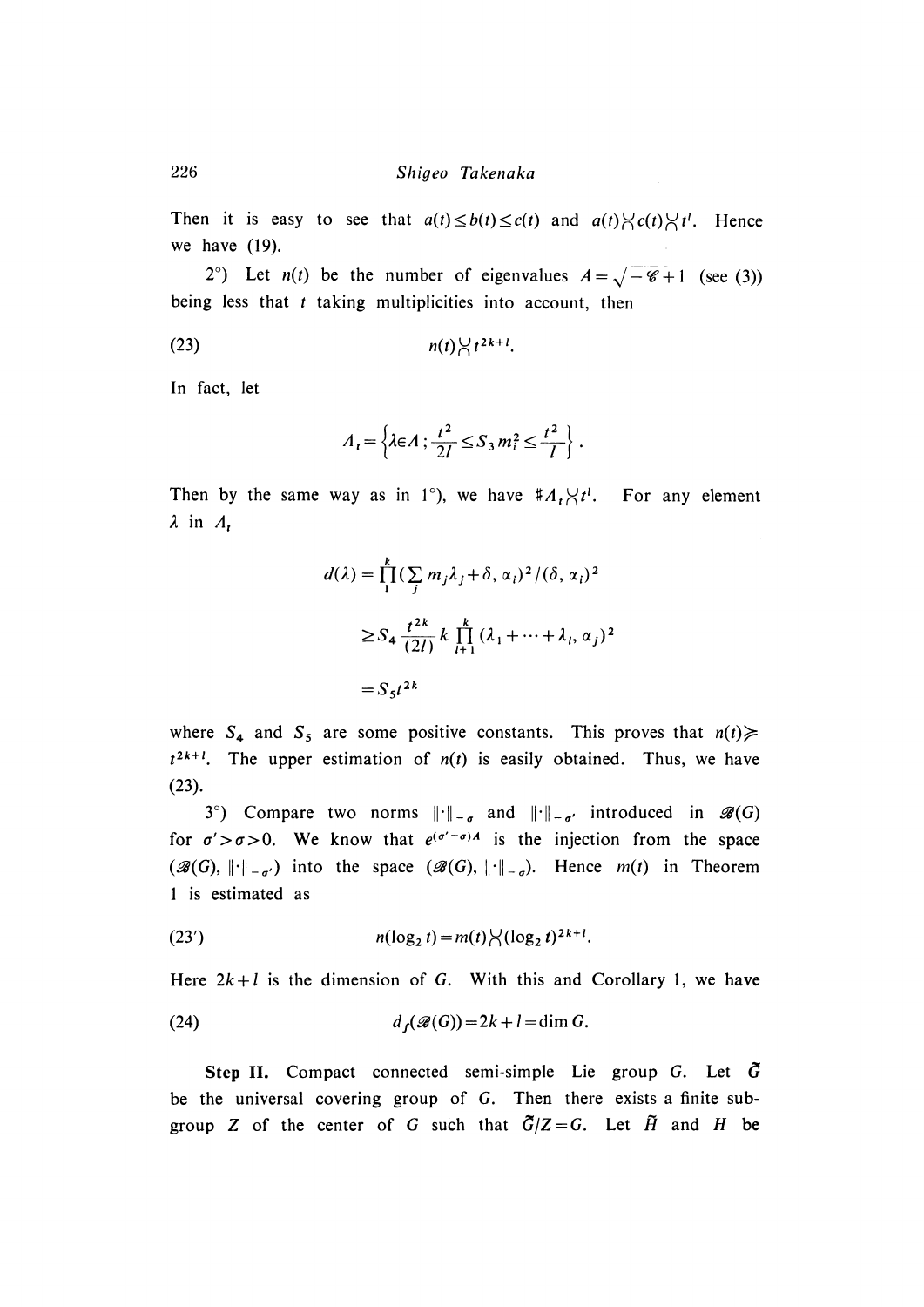the Cartan subgroup of  $\tilde{G}$  and  $G$  respectively, corresponding to the Cartan subalgebra h of q. We note that any element  $\lambda \in A$  can be viewed as a character of  $\tilde{H}$ . Set  $A_0 = {\lambda \in \Lambda; \lambda}$  is trivial on Z. The eigenvalues  $e(\lambda)$  and the multiplicities  $d(\lambda)$  are given as follows:

(16) 
$$
e(\lambda) = (\lambda + 2\delta, \lambda)
$$

(17) 
$$
d(\lambda) = \left(\prod_{i=1}^k (\lambda + \delta, \alpha_i) / (\delta, \alpha_i)\right)^2, \qquad \lambda \in \Lambda_0.
$$

Let m be a positive integer such that  $z^m = e$  for any element *z* in *Z*. Then,  $\exp m\lambda(Y) = \exp \lambda(mY) = \lambda(z^m) = 1$ , for any element *z* of *Z* such that  $z = exp Y$ . These equalities imply the relation

(25) mA A <sup>o</sup> .

By a similar arguments to that in the step  $I$  we can complete the proof of our Theorem.

#### **§ 6 . Other applications of the results in §3.**

In this section we shall apply the characterization in  $§ 3$  of analytic functionals  $\mathscr{B}(\mathfrak{D})$  of a group representation  $\mathfrak D$  to some other cases to calculate the functional dimension  $d_f(\mathscr{B}(\mathfrak{D}))$ .

a) The regular representation  $\mathfrak{D}_r$  of the *n*-dimensional torus **P**<sup>n</sup>. In this case the operator  $\Delta_1$  can be expressed as  $\sum_{i=1}^{\infty} \frac{e}{\partial x_i^2}$ A system of eigenvectors is given as follows:

 ${e^{2\pi i(m_1x_1+\cdots+m_nx_n)}}; m_i$  integer,  $1 \le i \le n$ , and its eigenvalues is

$$
\left\{\sum_{i=1}^n m_i^2\right\}.
$$

In this case it holds that  $m(e^t) = n(t) \times t^n$ . Therefore we have

$$
(26) \t d_f(\mathscr{B}(G)) = n.
$$

b) The quasi-regular representation  $\mathfrak{D}$  of  $SO(n)$  on the  $(n-1)$ -dimensional sphere  $S^{n-1}$ . The quasi-regular representation  $=(T, L^2(S^{n-1}))$  of  $SO(n)$  is realized on the Hilbert space  $L^2(S^{n-1})$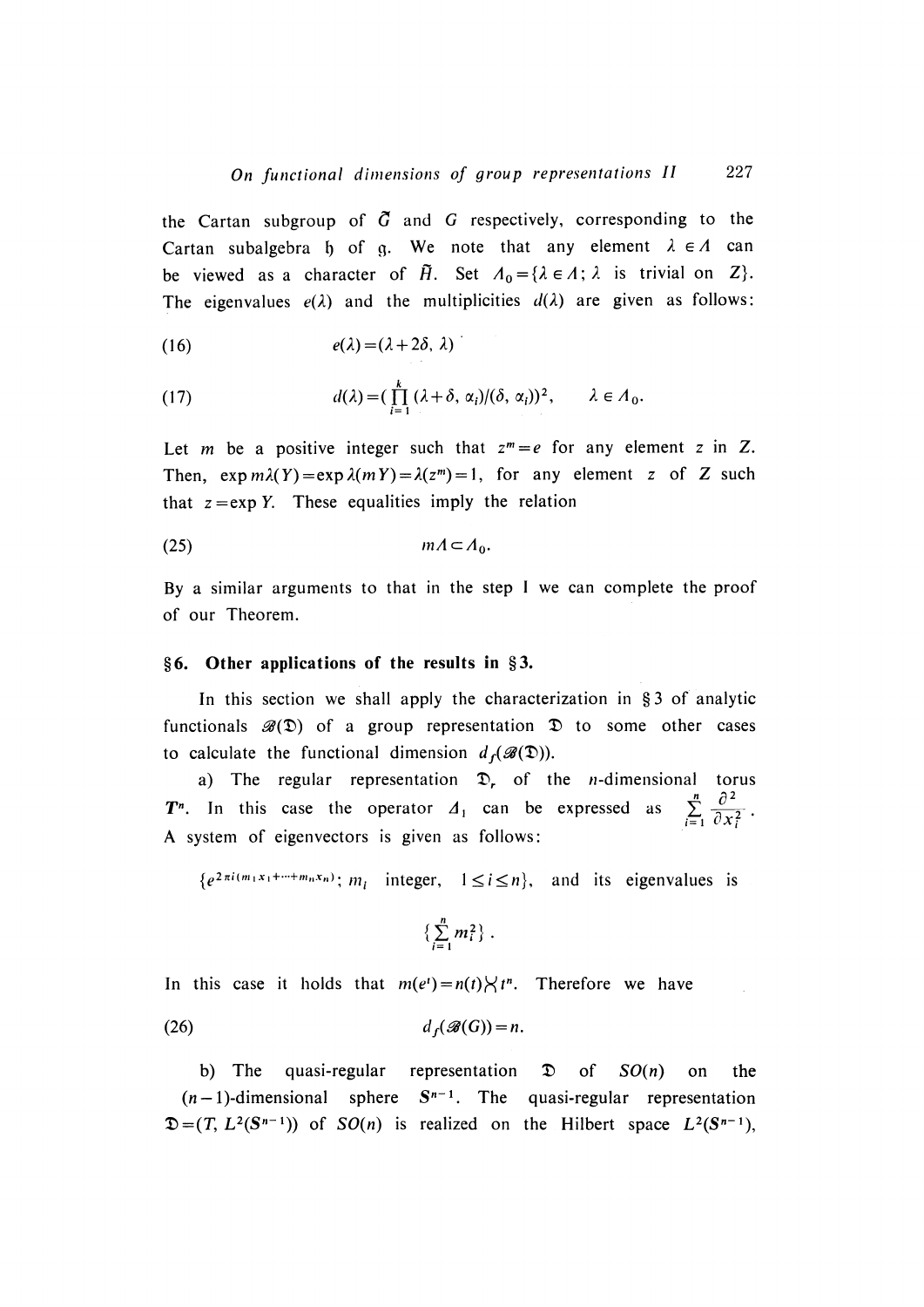as follows:

$$
T_g f(x) = f(gx),
$$

where  $f(x) \in L^2(\mathbb{S}^{n-1})$  and where g acts  $x \in \mathbb{S}^{n-1}$  as a rotation

Let  $X_{ij} = (a_{kl})$  for  $i > j$ , where  $a_{kl} = \delta_{kl} \delta_{il} - \delta_{il} \delta_{kj}$ , that is, let  $X_{ij}$ be the infinitesimal rotation of *i,j* plane, then  $\{X_{ij}\}$  forms a base of the Lie algebra  $\mathfrak{so}(n)$ . The element  $Z = -\sum_{i > j} X_{ij}^2$  is a nontrivial element of the center of the universal enveloping algebra  $\mathfrak{U}(\mathfrak{so}(n))$ . Then  $A_2 = \partial T(Z)$  is essentially the spherical Laplacian  $A_{n-1}$  on  $S^{n+1}$ . By the classical results of the spherical functions (P. Appell and J. Kempé de Fériet [1]), we know that the set of eiginvalues of  $A_{n-1}$  is  ${ \lambda_i = -l(l+n-2)$ ; *l* is a positive integer > *n* - 2}, and that its multiplicity is  $l^{n-2}$ . Thus we have

(27) 
$$
d_f(\mathscr{B}(\mathfrak{D})) = n-1.
$$

From the above results  $(26)$  and  $(27)$ , we have

**Theorem 5.** Let  $\mathcal{D}$  be the regular representation of  $T^n$  or the *guasi-regular representation of*  $SO(n+1)$  *then* 

$$
d_f(\mathcal{B}(\mathfrak{D}))=n.
$$

c) The class 1 irreducible unitary representation  $\mathfrak{D}_{p}$  of the *n*-dimensional Euclidian motion group  $M(n)$ . Let  $M(n)$  be expressed as the semi-direct product:  $M(n) = SO(n) \times \mathbb{R}^n$ . For a non-negative number  $\rho$ , the class 1 irreducible unitary representation  $\mathfrak{D}_{\rho}$  is realized on  $L^2(S^{n-1})$  as follows:

$$
T_{\rho}(h, x)f(y) = e^{i\rho(x, y)} f(hy),
$$

where  $x \in \mathbb{R}^n$ ,  $h \in SO(n)$  and  $f(y) \in L^2(\mathbb{S}^{n-1})$ . (see N. Ya. Vilenking [17]) Let us decompose the operator  $\Delta$  into two part  $\Delta = \Delta_1 + \Delta_2$ . The restriction of  $T_p$  to  $SO(n)$  is equal to the quasi-regular representation of *SO(n)*, therefore  $\Delta_1$  is equal to the operator  $\Delta_{n-1}$ . The resstriction to  $\mathbf{R}^n$  is the multipliers by variables, which implies  $\Delta_2 = -\rho^2$ .

Therefore we can use the result in b) and we have